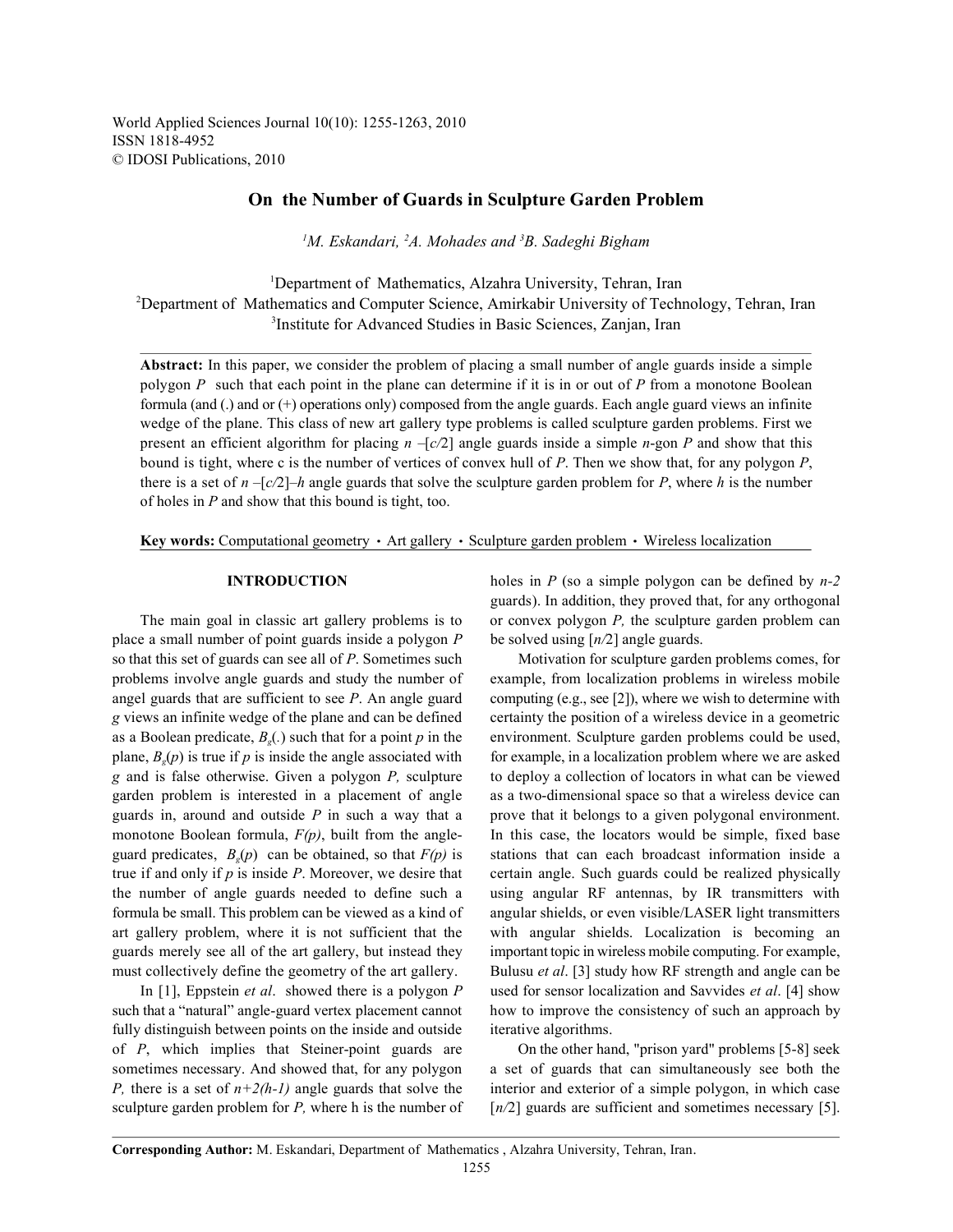that vertex angle guards with angles of 180 are sufficient polygon *P* with *n* vertices, we want to allocate a small to see any simple polygon and there are polygons such number of angle guards with arbitrary angles at points of that any fixed angle less than this will not. Likewise,  $P$  so that a monotone<sup>1</sup> Boolean formula,  $F(p)$ , built from Steiger and Streinu [10] and Bose *et al.* [11] study the complexity of illuminating wedges with angle-restricted floodlights placed at a fixed set of points. Another motivating application comes from constructive solid geometry (CSG), where we wish to construct a geometric shape from simple combinations of simple primitive Where *int(P)* is interior of polygon *P*. If *F(.)* is a solution shapes. Dobkin *et al.* [12] describe a method for of sculpture garden problem for *P*, we said *P* is defined by constructing a formula F that defines a simple polygon *F*. For example the pentagon in figure 1.a is determined by using primitives that are halfplanes defined by lines the formula *A.B.C* and the 12-vertex polygon in figure 1.b through polygonal edges, so that each halfplane is used is determined by  $A.B.F + D.C.E + D.C.F$ . exactly once. More recently, Walker and Snoeyink [13] As defined in [1], a natural angle-guard vertex study the problem of using polygonal CSG placement is one where we place each angle guard at a representations, a la Dobkin *et al*. [12], for performing vertex of the polygon with the angle of that vertex as the point-in-polygon tests. They experimentally consider angle of the guard. They showed that for general several interesting heuristics for improving the efficiency polygons, natural angle guards do not suffice. Even one of such tests, by "flattening" the CSG tree defined by the at every vertex of the pentagon shown in figure 2.a fails to formula. distinguish between points *x* and *y*. Figure 2.b shows that

*n+2(h-1)* for an arbitrary *n*-gon with *h* holes by broadcasts both inside and outside *P*. This implies that presenting five algorithms for placing guards and obtain the sculpture garden problem cannot be solved using a tight bound  $n-[c/2]-h$  where c is the number of natural guards for some polygons and must use Steiner vertices of convex hull of *P*. points or Steiner angles.

a pair  $(a, w_{\alpha})$  of a point *a* and an infinitive wedge  $w_{\alpha}$  of  $n-[n/2]$  guards which is tight. To prove this bound we aperture  $\alpha$  at apex  $\alpha$  and views  $w_{\alpha}$ . It can be viewed as a need to establish some definitions and preliminary results. Boolean predicate,  $B_G(.)$  such that for a point p in the plane,  $B_G(p)$  is true if p is inside the angle associated with **Definition 1:** The complement of an angle guard *G* and is false otherwise:  $G = (a, w_a)$  is an angle guard *G'* at point a with angle

Relating to angle guards, Estivill-Castro *et al*. [9] show For simplification, we use *G* instead of *B* (*p*). Given a *G* the angle-guard predicates,  $B_G(p)$  yields and we have:

$$
F(p) = \begin{cases} True & p \in Int(P) \\ False & p \notin Int(P) \end{cases}
$$

In this paper, we improve the large upper bound three guards suffice for this pentagon, but one, *D*,

**Preliminaries:** An angle guard G with angle  $\alpha \in (0,360)$  is problem can be solved for any simple polygon by at most Now we want to show that the sculpture garden



Fig. 1: (a) Convex 5-gon; (b) Orthogonal polygon,  $n = 12$ 

<sup>1</sup>A Boolean formula is monotone if it contains only AND (.) and OR (+) operators; hence, has no NOT operations.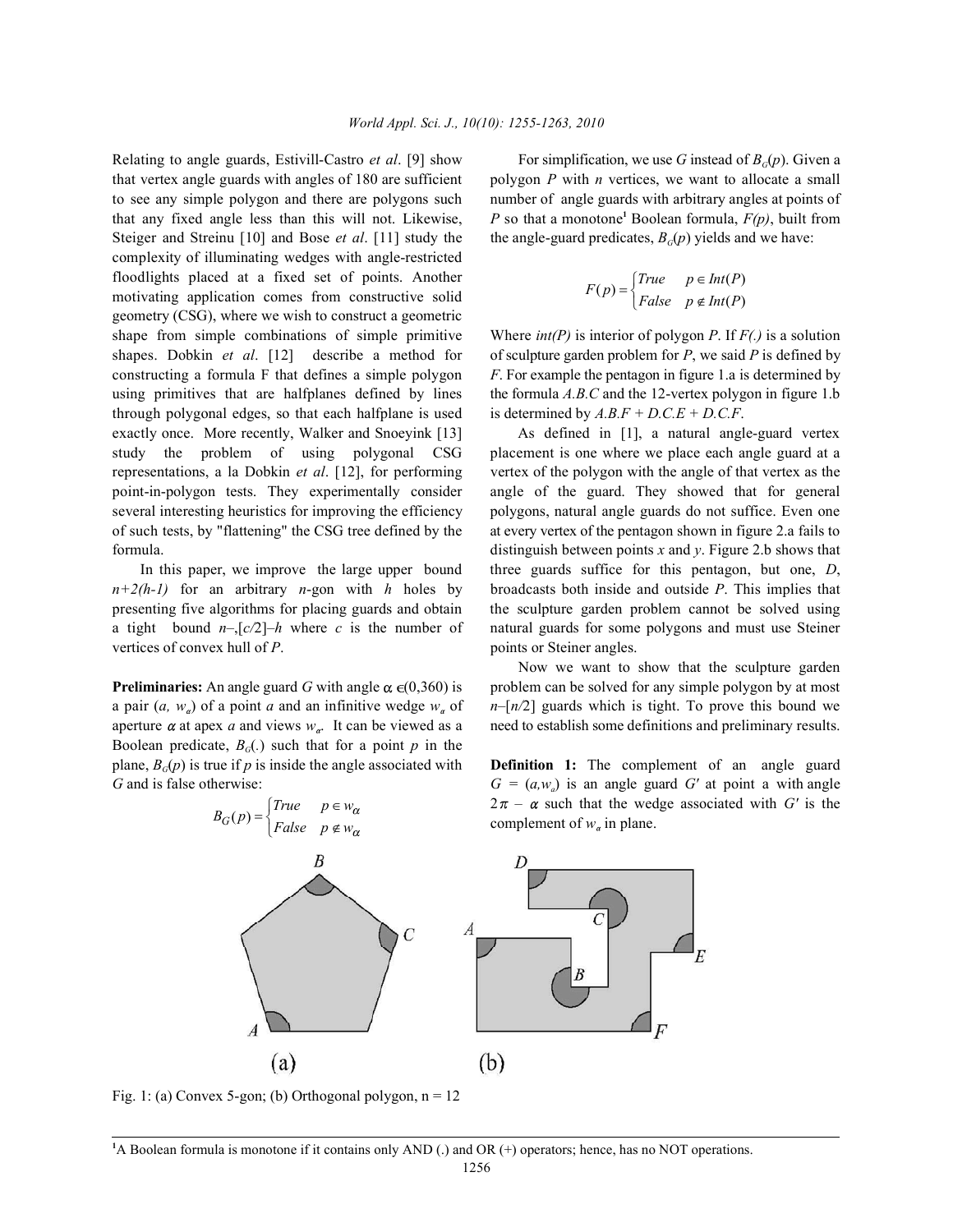

Fig. 2: (a) natural angle guards do not suffice; (b) Coverage by three guards; formula A.B.D.

**Definition 2:** If formula *F* is a solution of sculpture garden problem for polygon *P*, the complement of solution *F* which is denoted by *F'* is defined as follows: first replace any angle guard *G* by its complement *G'*, then change (.) operators to  $(+)$  and  $(+)$  operators to  $(.)$ . I

**Proposition 3:** f *P* is defined by *F*, then *F'* defines the exterior of *P*.

**Proof:** By Jordan curve theorem, *P* as a simple closed plane curve divides the plane into two components, the interior and exterior of *P*. Note that *F'= NOT(F)*. If *x* is an exterior point of *P*,  $F(x) = False$  and then  $F'(x) = True$  and *x* is an interior point of the area outside *P*. If *x* is an interior point of *P*,  $F(x) = True$  and then  $F'(x) = False$  and *x* is an exterior point of the area outside *P*. This means *F'* is a solution of sculpture garden problem for the area outside of *P*.

**Definition 4:** The pockets of a simple polygon are the areas outside the polygon, but inside its convex hull.

**Lemma 5:** Suppose that *P* is a simple polygon and *Q* is a simple polygon inside *CH(P)* whose vertices are vertices of *P* and it contains *P* entirely. The area outside *P* but inside *Q* are subpolygons of *Q* which are denoted by  $Q_1, Q_2, \ldots, Q_k$ . Let  $t_i$  be the number of vertices of  $Q_i$  and  $q$  be the number of vertices of *Q*. We have:

$$
\sum_{i=1}^{k} t_i - 2k + q = n
$$

1 1 *k i i t* counted in  $\sum_{i=1}^{n} t_i - 1$  once. On the other hand the number **Proof:** The edges of *P* which do not belong to *Q* are

of edges of *P* which belong to *Q* is *q-k.* See figure 3.



Fig. 3: Illustration of lemma 5.

So the number of edges of *P* which do not belong to *Q* is *n-(q-k)*. So we have:

$$
\sum_{i=1}^{k} t_i - k = n - q + k
$$

**Corollary 6:** Suppose that *P* is a simple polygon with *n* vertices and  $P_1, P_2, \ldots, P_m$ , are its pockets. Let  $n_i$  be the number of vertices of  $P_i$  and  $c$  be the number of vertices of *CH(P).* We have:

$$
\sum_{i=1}^{m} n_i - 2m + c = n
$$

**A Tight Upper Bound for Simple Polygons:** In this section we show that the sculpture garden problem can be solved for any simple polygon by at most *n–*[*n/*2] guards. To prove this bound we present four algorithms to place a small number of guards and obtain a formula *F* to define four classes of simple polygons. The first class is the polygons whose convex hulls have at least six vertices,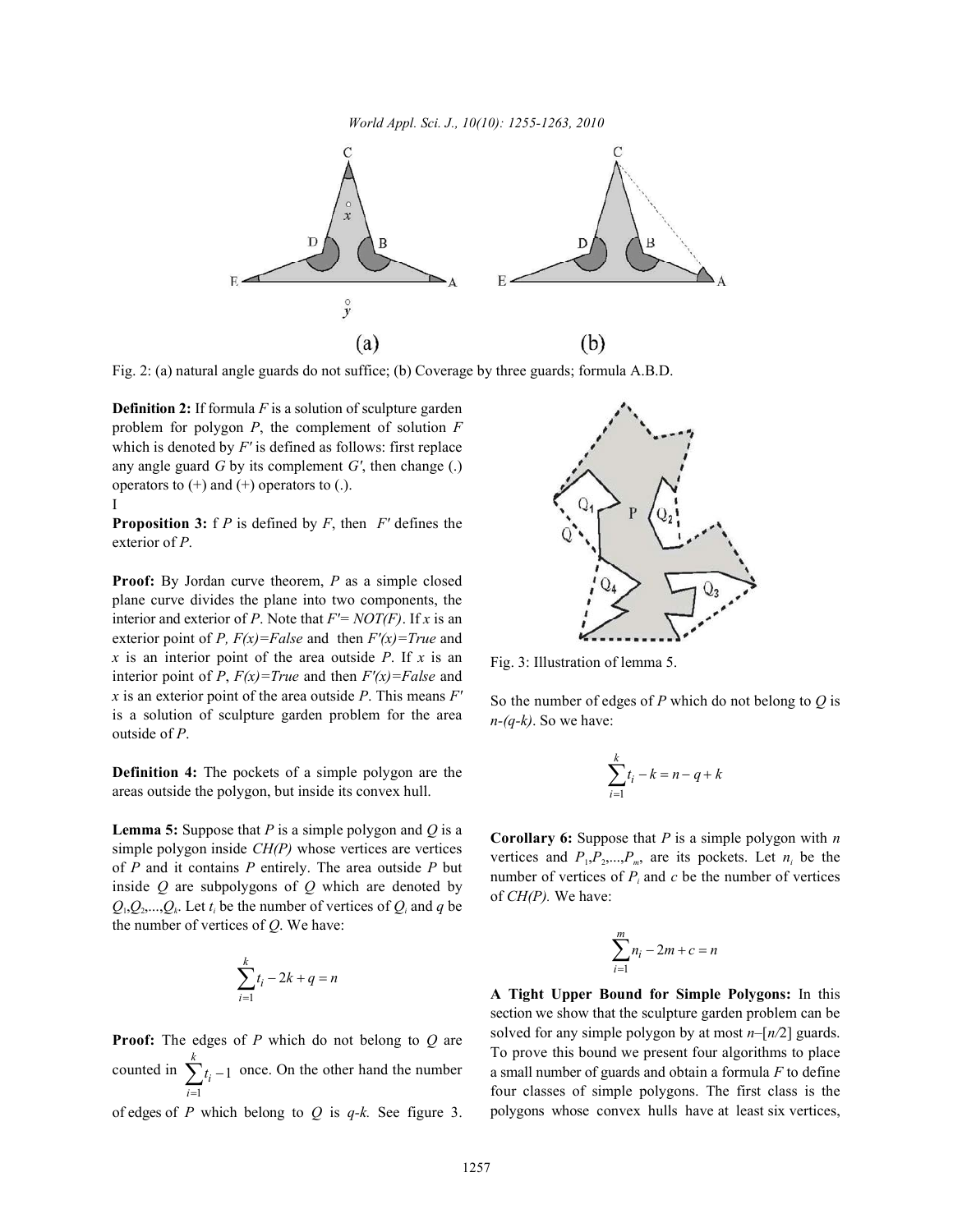## *World Appl. Sci. J., 10(10): 1255-1263, 2010*



Fig. 4: Illustration of algorithm 1:  $F = (g_0, g_1, g_2, g_3)$ .

the second is the polygons whose convex hulls have *F=A.C.E* and exit. exactly five vertices, the third is the polygons whose convex hulls have exactly four vertices and the fourth is **Step 4:** Otherwise, in an arbitrary pocket  $P_1$  of  $P$ , denote the polygons whose convex hulls have exactly three the common edge between  $CH(P)$  and  $P_1$  by  $e = v_i v_{i+1}$  and

the vertices of *CH(P)*, clockwise. Place  $[n/2]$  natural angle guards *B* and *C* at  $v_{i-1}$  and  $v_{i+2}$  as vertices of *Q* and let  $F_c$ guards on vertices  $v_0$ ,  $v_2$ ,  $v_{\text{2}(\alpha/2)}$  and define *CH(P)* by = *A.B.C.* formula  $F_c$   $v_0$ ,  $v_2$ , ...,  $v_{2[c/2]}$  [5].

If  $m=0$ , go to step 3. If  $P_i$  is a triangle, denote the vertex of  $Q$  which contains edge  $sv_{i+1}$ . If  $P_0$  or  $P_1$  is a line segment  $P_i$  which is not on  $CH(P)$  by u. Place a natural angle guard  $G_i$  at *u* as a vertex of *P* and let  $F_i = G_i$ . Otherwise, find a solution to define  $P_i$  by using one of algorithms 1 (recursively), 2, 3 or 4 and obtain a formula  $f_i$  for  $P_i$ . Then define  $P_i$  by using one of algorithms 1, 2 (recursively), 3 or find the complement of above solution and place these  $\frac{4}{3}$  and obtain a formula  $f_i$  for  $P_i$ . Then find the complement

**Step 3:** Let  $F = F_c \cdot F_1 \cdot F_2 \cdot \ldots \cdot F_m$ . See figure 4 for illustration of algorithm 1.

**Algorithm 2:** Second class, *c=5:* **Step 1:** Find convex hull of *P, CH(P)*. Let  $v_0, v_1, \ldots, v_4$  be the **Algorithm 3:** Third class, c=4: vertices of *CH(P),* clockwise.

**Step 2:** Denote the pockets of P by  $P_1, P_2, ..., P_m$ , clockwise. vertices of  $CH(P)$ , clockwise.



Fig. 5: Illustration of algorithm 2:  $F = (g_0, g_1, g_2) \cdot (g_3 + g_4)$ .  $(g_7 + g_8)$ .  $g_5, g_6$ 

 $(g_4+g_5)$ .  $(g_6+g_7+g_8)$ .  $g_9$  Step 3: If  $m=0$ , then *P* is a convex pentagon *ABCDE*. Place three natural angle guards at *A, C* and *E* and let

vertices.  $\blacksquare$  denote the closest vertex of  $P_1$  to *e* by *s*. Add the line **Algorithm 1:** First class, *c>5*: denote this new polygon by *Q*. *Q* is a hexagon with only **Step 1:** Find convex hull of *P*, *CH(P)*. Let  $v_0, v_1, ..., v_{c-1}$ , be A at this reflex vertex as a vertex of *Q* and two natural segments  $v_i$ s and  $s v_{i+1}$  to  $CH(P)$  and remove e from it and one reflex vertex. See figure 5. *P*lace a natural angle guard

**Step 2:** Denote the pockets of *P* by  $P_1, P_2, \ldots, P_m$  clockwise. contains edge  $v_i$ s and  $P_1$  be the areas outside *P*, but inside which is not on *CH(P)* by *u*. Place a natural angle guard  $F_i = True$ . If  $P_i$  is a triangle, denote the vertex of  $P_i$  which at *u* as a vertex of *P* and let  $F_i = G_i$ . Otherwise, find a is not on *Q* by *u*. *Place a natural angle guard*  $G_i$  *at <i>u* as a by using one of algorithms 1 vertex of *P* and let  $F_i = G_i$ . Otherwise, find a solution to complement angle guards at vertices of *P* and let  $F_i = f_i$ . of above solution and place these complement angle **Step 5:** Let  $P_0$  be the areas outside  $P$ , but inside  $Q$  which guards at vertices of *P* and let  $F_i = f_i$ . Let  $F =$  $F_c F_0 F_1 \dots F_m$ .

See figure 5 for illustration of algorithm 2.

**Step 1:** Find convex hull of *P*,  $CH(P)$ . Let  $v_0, v_1, \ldots, v_3$  be the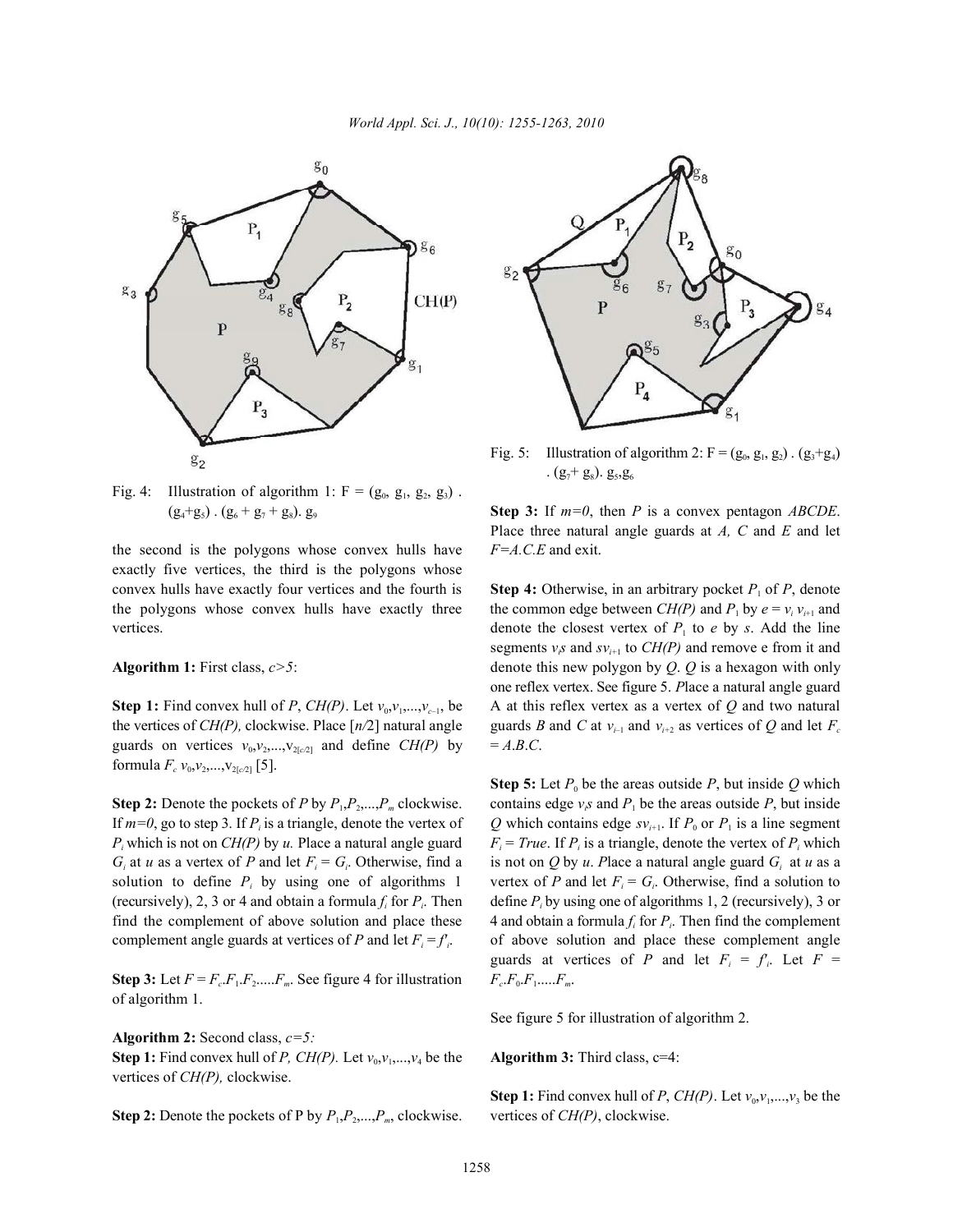

Fig. 6: Illustration of algorithm 3,

**Step 2:** Denote the pockets of *P* by  $P_1, P_2, \ldots, P_m$ , clockwise.

two natural angle guards at two opposite corners, A and denote the closest vertex of  $P_2$  to  $d$  by  $r$ . Add the line

**Step 5:** Otherwise ( $m=1$  and  $P_1$  is not triangular), denote the common edge between *CH(P)* and  $P_1$  by  $v = v_0v_1$  and **Step 7:** If  $P_i$  is a line segment, let  $F_i = True$ . If  $P_i$  is a denote the closest vertex of  $P_1$  to  $e$  by  $s$ . Add the line *P*, but inside *Q* which contains edge  $v_0$  and  $P_1$  be the of  $P_0$  or  $P_1$  is not a line segment, e.g.,  $P_1$ . Denote the place these complement angle guards at vertices of *P* and closest vertex of  $P_0$  to edge  $v \, \hat{\phi}$  by *r*. Add the line segments  $v_0 r$  and rs to Q and remove edge  $v_0 s$  from it. Let  $P_{-1}$  be the areas outside *P*, but inside *Q* which contains **Algorithm 4:** Third class,  $c=3$ : edge  $v_0 r$  and  $P_0$  be the areas outside  $P$ , but inside  $Q$  which contains edge *rs*. Place three natural angle guards *A*, *B* **Step 1:** Find convex hull of *P*,  $CH(P)$ . Let  $v_0, v_1, v_2$ , be the and *C* at  $v_0$ , *s* and  $v_2$  as vertices of *Q* and let  $F_c = A.B.C.$  vertices of *CH(P)*, clockwise. See figure 6a.

**Step 6:** Otherwise, we have  $m \neq 1$ . Denote the common clockwise. edge between *CH(P)* and  $P_1$  by  $e = v_0 v_1$  and denote the closest vertex of  $P_1$  to *e* by *s*. Add the line segments  $v_0$ s Step 3: If  $m=0$ , then *P* is a triangle, place two natural and  $sv_1$  to *CH(P)* and remove *e* from it and denote this angle guards *A* and *B* at its two vertices and let  $F=A.B$ new polygon by  $Q$ . Let  $P_0$  be the areas outside  $P$ , but and exit.

**Step 3:** If  $m=0$ , then *P* is a convex tetragon *ABCD*, place the common edge between *Q* and  $P_2$  by  $d = v_j v_{j+1}$  and C, let *F*=*A*.C and exit. segments *v<sub>j</sub>* and *rv*<sub>*j*+1</sub> to *Q* and remove *d* from it. Let *P*<sub>-1</sub> **Step 4:** If  $m=1$  and  $P_1$  is a triangular pocket, P is a  $v_j r$  and  $P_2$  be the areas outside P, but inside Q which pentagon with only one reflex vertex. Place a natural angle contains edge  $rv_{j+1}$ . See figure 6b. If  $j=1$ , place three guard A at this reflex vertex as a vertex of P and two natural angle guards A, B and C at r, s and  $v_3$  as vertices natural guards *B* and *C* at two opposite corners of *CH(P)*; of *Q* and let  $F_c = A.B.C.$  If  $j \neq 1$ , place three natural angle let *F*=*A.B.C* and exit. guards *A, B* and *C* at *r*,  $v_0$  and  $v_1$  as vertices of *Q* and let inside Q which contains edge  $v_0s$  and  $P_1$  be the areas outside  $P$ , but inside  $Q$  which contains edge  $sv_1$ . Denote be the areas outside *P*, but inside *Q* which contains edge  $F_c = A.B.C.$ 

segments  $v_0$ s and  $sv_1$  to  $CH(P)$  and remove *e* from it and *Place a natural angle guard*  $G_i$  *at <i>u* as a vertex of *P* and let denote this new polygon by Q. Let  $P_0$  be the areas outside  $F_i = G_i$ . Otherwise, find a solution to define  $P_i$  by using areas outside P, but inside Q which contains edge  $sv_1$ . One for  $P_i$ . Then find the complement of above solution and triangle, denote the vertex of  $P_i$ , which is not on  $Q$  by  $u$ . algorithm 1, 2, 3 (recursively) or 4 and obtain a formula  $f_i$ let  $F_i = f_i$ . Let  $F = F_c$ .  $F_{-1}$ .  $F_0$ .  $F_1$ . . . . .  $F_m$ .

**Step 2:** Denote the pockets of *P* by  $P_1 \cdot P_2 \cdot \ldots \cdot P_m$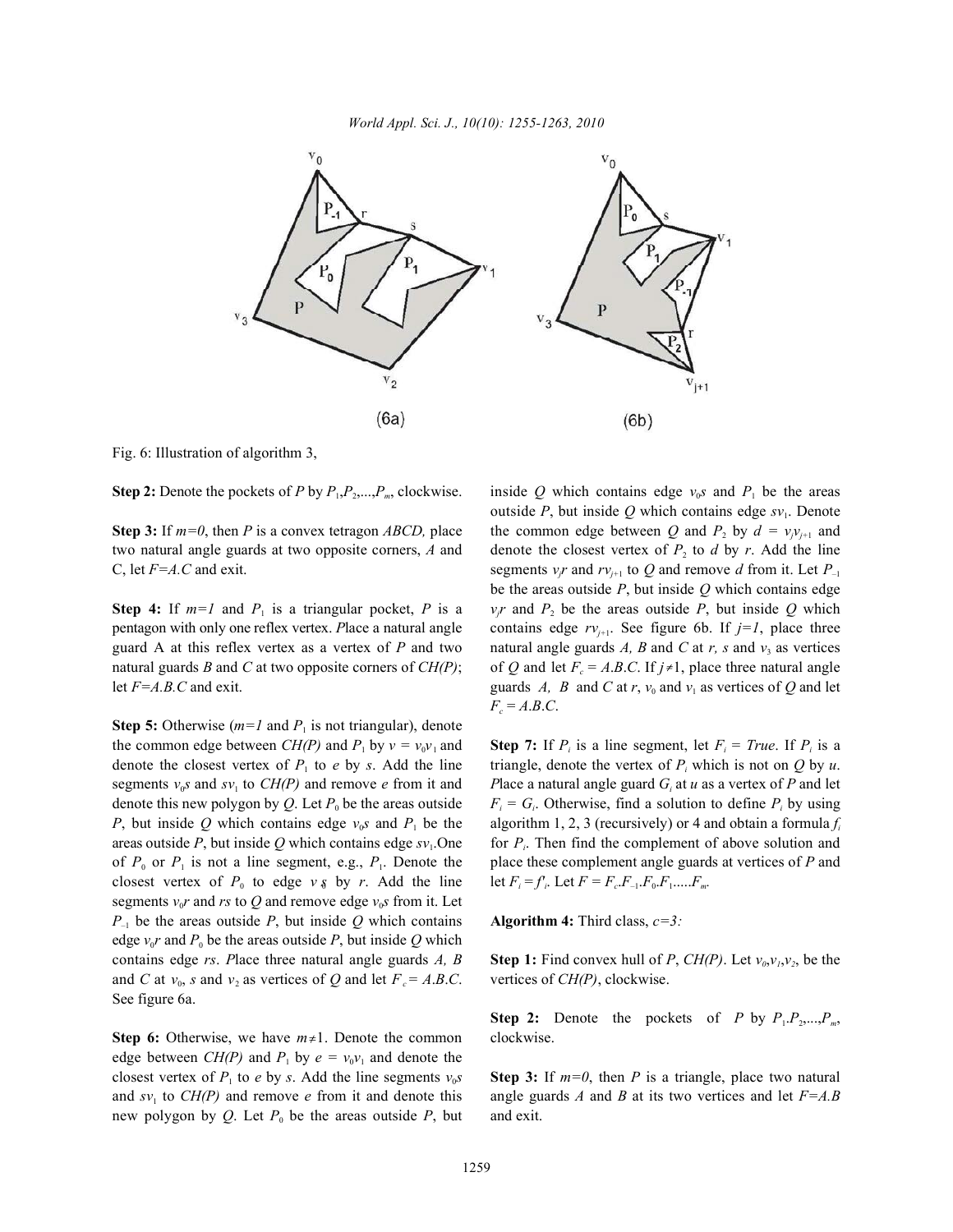

Fig. 7: Illustration of step 4-2 of algorithm 4,

tetragon with one reflex vertex. *P*lace a natural pockets, *P* is a pentagon with two reflex angles. *P*lace two angle guard *A* at this reflex vertex as a vertex of natural angle guards *A* and *B* at these reflex angles as *P* and a natural guard *B* at the opposite corner; let  $F=A.B$  vertices of *P* and a natural angle guard *C* at  $v_2$  as a vertex and exit.  $\text{of } CH(P)$ ; Let  $F=A, B, C$  and exit.

If  $P_1$  is a tetragonal pocket,  $P$  is a pentagon with at Otherwise, denote the common edge between  $CH(P)$ 

closest vertex of *P* to *e* by *v*. Add the line segments  $v_0v$  be the areas outside *P*, but inside *Q* which contains edge  $vv_1$  by *u*. Add the line segments *vu* and  $uv_1$  to *Q* and figure 8. *Place four angle guards A, B, C and D as shown* remove edge  $vv_1$  from it. Let  $P_1$  be the areas outside  $P$ , but inside  $Q$  which contains edge  $vu$  and  $P_2$  be the areas outside *P*, but inside *Q* which contains edge  $uv_1$ . By Step 6: If  $m=3$ , denote the common edge between  $CH(P)$ above assumption one of  $P_0$  or  $P_1$  or  $P_2$  has at least three and  $P_i$  by  $e_i = v_{i-1}v_i$ , where  $i=1,2,3$ . And denote the vertices, e.g.,  $P_0$ . Denote the closest vertex of  $P_0$  to edge closest vertex of  $P_i$  to  $e_i$  by  $s_i$ . Add the line segments  $v_{i-1}s_i$  $v_0 v$  by *s*. Add the line segments  $v_0 s$  and *sv* to Q and and  $v_0 s_1$  to CH(P) and remove  $e_i$  from it to obtain hexagon remove edge  $v_0v$  from it. Let  $P_{-1}$  be the areas outside  $P$ ,  $Q$ . Place three natural angle guards *A*, *B* and C at  $s_1$ ,  $s_2$  and but inside Q which contains edge  $v_{\phi}$ s and  $P_0$  be the areas  $s_3$  as vertices of Q and let  $F_c = A.B.C.$  Let  $P_i$  be the areas outside  $P$ , but inside  $Q$  which contains edge *sv*. See figure 7a. *P*lace four angle guards *A, B*, *C* and *D* as shown in be the areas outside *P*, but inside *Q* which contains edge figure 7 and let  $F_c = A.B.D$ .

**Step 4:** If  $m=1$  and  $P_1$  is a triangular pocket, P is a **Step 5:** For  $m=2$ , if both of  $P_1$  and  $P_2$  are triangular

least one reflex vertex. Denote the common edge between and  $P_i$  by  $e_i = v_{i-1} s_i$ , where  $i=1,2$ . And denote the closest *CH(P)* and  $P_1$  by  $e = v_0 v_1$  and the closest vertex of *P* to *e* vertex of  $P_i$  to  $e_i$  by  $s_i$ . Clearly one of  $P_1$  or  $P_2$  is not by *v*. Place two natural angle guards A and B at vertices triangular, e.g.,  $P_1$ . For  $i=1,2$ , add the line segments  $v_{i-1}s_i$  $v_2$  and *v* as vertices of tetragon  $v_0v_1v_2$  and place a natural and  $v_0$  to *CH(P)* and remove  $e_i$  from it to obtain pentagon angle guard *C* at the fifth vertex of *P*; let  $F = A.B.C$  and *Q*. Let  $P_2$  be the areas outside *P*, but inside *Q* which exit. contains edge  $v_1 s_2$  and  $P_{-2}$  be the areas outside *P*, but If  $P_1$  has more than four vertices, denote the inside *Q* which contains edge  $v_2$ , Let  $P_0$  be the areas common edge between  $CH(P)$  and  $P_1$  by  $e = v_0 v_1$  and the outside P, but inside Q which contains edge  $v_0 s_1$  and  $P_1$ and  $vv_1$  to  $CH(P)$  and remove *e* from it and denote the  $v_1s_1$ . One of  $P_0$  or  $P_1$  has more than three edge, e.g.,  $P_0$ . new polygon by Q. Let  $P_0$  be the areas outside P, but Denote the closest vertex of  $P_0$  to  $v_0 s_1$  by u. Add the line inside Q which contains edge  $v_0 v$  and  $P_1$  be the areas segments  $v_0 u$  and  $u s_1$  to Q and remove  $v_0 s_1$  from it to outside *P*, but inside *Q* which contains edge  $vv_1$ . By obtain hexagon *Q*. Let  $P_{-1}$  be the areas outside *P*, but above assumption one of  $P_0$  or  $P_1$  has at least three inside Q which contains edge  $v_0u$  and  $P_0$  be the areas vertices, e.g.,  $P_1$ . Denote the closest vertex of  $P_1$  to edge outside  $P_2$ , but inside  $Q$  which contains edge  $us_1$ . See in figure 8 and let  $F_c = A.B.C.$ 

> outside P, but inside Q which contains edge  $v_{i-1} s_i$  and P<sub>-i</sub>  $v_i s_i$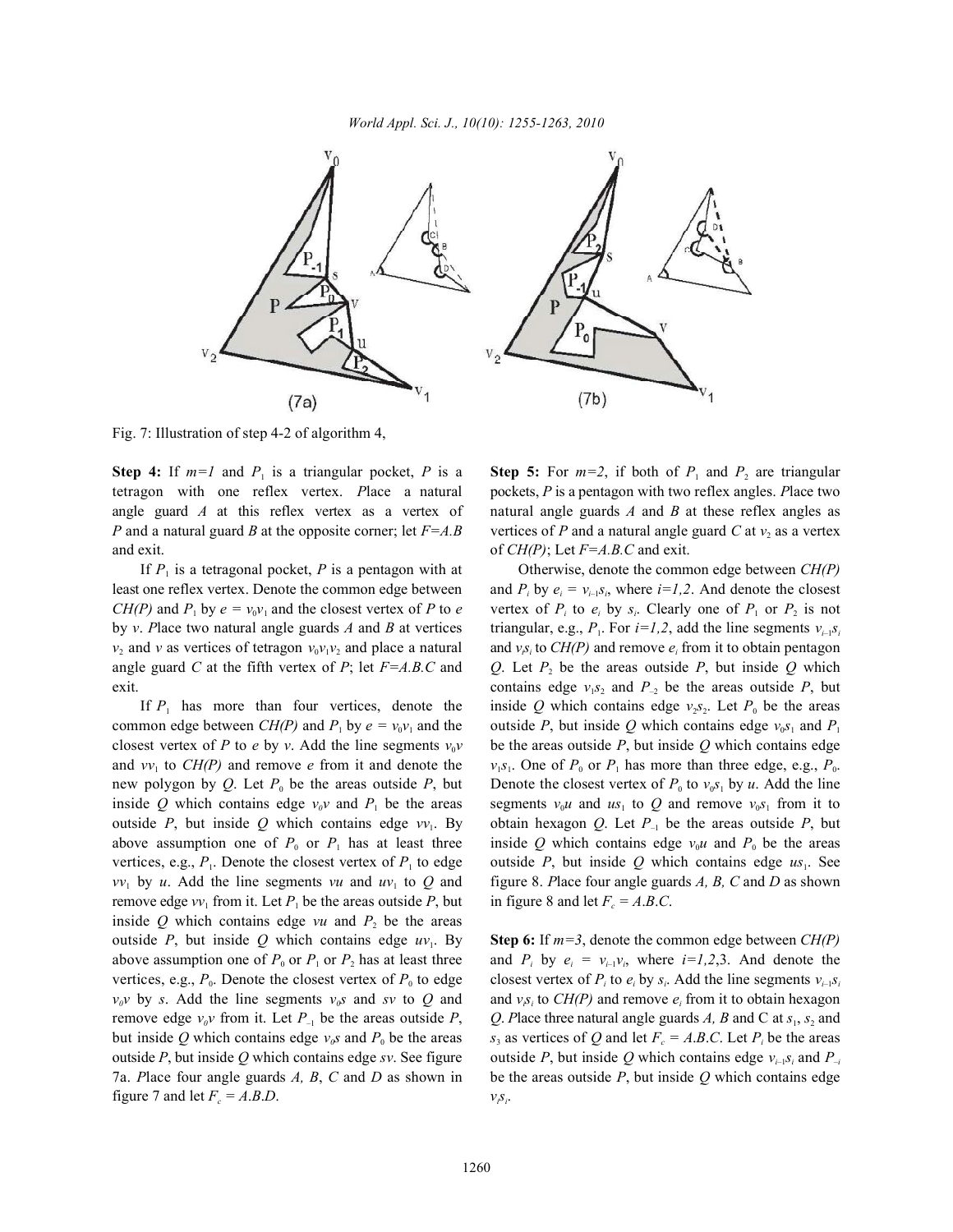

Fig. 8: Illustration of step 5-1 of algorithm 4,

If  $P_i$  is a triangle, denote the vertex of  $P_i$  which is not on  $Q$  defining  $P$ , in the other algorithms, is at most *n*-2. by *u*. Place a natural angle guard  $G_i$  at *u* as a vertex of P and let  $F_i = G_i$ . Otherwise, find a solution to define  $P_i$  by using algorithm 1, 2, 3 or 4 (recursively) and obtain a number of vertices of *P*. Theorem is true for  $n=3$ , because formula  $f_i$  for  $P_i$ . Then find the complement of above for defining a triangle we place two guards in step 3 of solution and place these complement angle guards at algorithm 4. For an arbitrary simple polygon *P*, we vertices of *P* and let  $F_i = f_i$ . Let  $P_i = F$  a suppose that the theorem is hold for smaller polygons.  $F_{-3}F_{-2}F_{-1}F_{0}F_{1}...F_{m}$  We establish four cases:

the sculpture garden problem for any simple polygon by define  $CH(P)$ . In step 2, we place at most  $n_i - 2$  guards to at most  $n-[n/2]$  guards. To prove this bound first we need define  $P_i$ . Because if  $CH(P_i)$  has more than five vertices, to show that the obtained formula *F* define the inside of by induction we use  $n-[c/2]$  guards which is less than *P* correctly and then we show that the number of the  $n_i$ –2, where  $c_i$  is the number of vertices of  $CH(P_i)$ ; if angle guards is at most  $n-[n/2]$  for the first class and at  $CH(P_i)$  has less than six vertices, by induction we use

**Theorem 7:** The obtained formula from above algorithms, at most: *F*, is a solution of sculpture garden problem for a given simple polygon *P*.

**Proof:** We prove this theorem only for algorithm 1; it is similar for the other algorithms. First note that in step 1 of algorithm 1, we place  $[c/2]$  guards to define *CH(P)* which c=5: In step 3 of algorithm 2, we place three guards to is proved in [5]. Now for a given point  $x \in P$ , we have  $F(x)$  define a convex pentagon. In step 4 we use three guards  $= True$  and  $F(x) = True$  then  $F(x)=True$ . For a given point  $x \in P$ , if x is not inside of *CH(P)*,  $F_c(x) = False$  then guards to define  $P_i$  (similar the above case). Therefore, by  $F(x) = False$ . If  $x \in CH(P)$  so it must be in a pocket like  $P_i$ , lemma 5, the number of guards is at most: so  $F(x)$  then  $F(x) = False$ . Therefore *F* defines *P*.

**Theorem 8:** For a given simple n-gon *P*, the number of the angle guards used for defining *P*, in algorithm 1, is at most

**Step 7:** If  $P_i$  is a line segment or does not exist  $F_i = True$ .  $n-[c/2]$  and the number of the angle guards used for

**Proof:** We prove this theorem by induction on n, the

Now we will show that the above algorithms solve  $c > 5$ : In step 1 of algorithm 1, we place  $\lfloor n/2 \rfloor$  guards to most *n*-2 for the other classes.  $n_f$ –2; and for the triangular pockets we use only one guard. Therefore, by corollary 6, the number of guards is

$$
\sum_{i=1}^{m} (n_i - 2) + \lceil c/2 \rceil = n - \lfloor c/2 \rfloor
$$

 $f(x) = True$  then  $F(x) = True$ . For a given point to define hexagon Q and in step 5, we place at most  $n_i-2$ 

$$
\sum_{i=1}^{m} (n_i - 2) + 3 = n - 6 + 3 \le n - 2
$$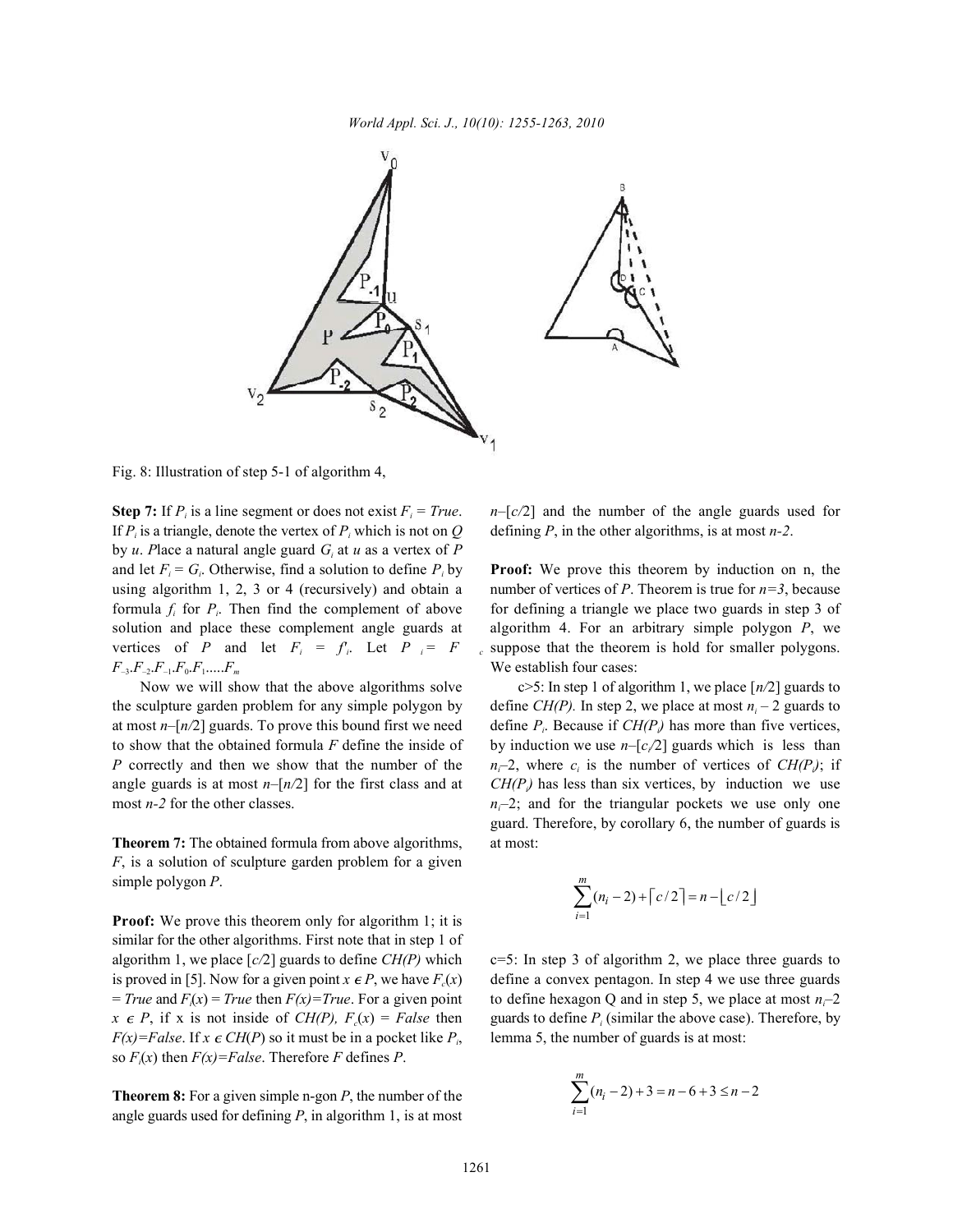$c=4$ : In step 3 of algorithm 3, we place two guards to define a convex tetragon. In step 4, we place three guards to define a pentagon. In steps 5 and 6 we use three guards to define hexagon *Q* and in step 7, we place at most  $n-2$ guards to define *P*. Therefore, by lemma 5, the number of *<sup>i</sup>* guards is at most:

$$
\sum_{i=1}^{m} (n_i - 2) + 3 = n - 6 + 3 \le n - 2
$$

 $c=3$ : In step 4 of algorithm 4, we place two guards to define a nonconvex tetragon. In steps 4-1 and 5, we place three guards to define a pentagon. In steps 4-2 and 5, we use four guards to define hexagon *Q* and in step 7, we place at most  $n-2$  guards to define  $P_i$ . Therefore, by lemma 5, the number of guards is at most:

$$
\sum_{i=1}^{m} (n_i - 2) + 4 = n - 6 + 4 = n - 2
$$

In step 6, we use three guards to define hexagon Q and in step 7, we place at most  $n_i$ –2 guards to define  $P_i$ . Therefore, by lemma 5, the number of guards is at most:

$$
\sum_{i=1}^{m} (n_i - 2) + 3 = n - 6 + 3 \le n - 2
$$

**Theorem 9:** The upper bound *n–*[*c/*2] for number of angle guards in sculpture garden problem is tight.

**Proof:** As shown in [5] any convex n-gon needs [*n/*2] guards, so the bound  $n-[c/2]$  is achieved by convex polygons and is tight.

**A Tight Upper Bound For Polygons With Holes:** In this section we show that the sculpture garden problem can be solved for an arbitrary polygon with *h* holes by at most  $n-[c/2]$  –2*h+t* guards, where *t* is the number of triangular holes and find a tight upper bound.

**Algorithm 5:** Polygons with holes:

**Step 1:** Denote the holes of P by  $H_1, H_2, \ldots, H_h$ . Remove holes from *P* temporary to obtain new polygon *R*, then by using algorithms 1,2,3 and 4, find a solution *f* for *R*.

**Step 2:** Every  $H_i$  is supposed to be a simple polygon whose interior lies outside of *P*. By using algorithms 1,2,3 and 4, find a solution  $f_i$  for this simple polygon  $H_i$ ,  $1 \le i \le h$ . Let  $F_i = f'_i$ .



Fig. 9: Illustration of algorithm 5,

**Step 3:** Let  $F = f.F_1.F_2....F_k$ . See figure 9 for illustration, the obtained formula is

$$
F = (g_0.g_2.g_6.g_8). (g_8 + g_9). (g_1 + g_3 + g_4). g_5.(g_{10} + g_{11}). (g_{12} + g_{13} + g_{14}). (g_{15} + g_{16}).
$$

**Theorem 10.** The obtained formula from algorithm 5, *F*, is a solution of sculpture garden problem for a given polygon *P* with *h* holes.

**Proof:** For a given point  $x \in P$ , we have  $x \in R$  and  $x \notin H$ , so  $f(x)=True$  and  $F(x)=True$  then  $F(x)=True$ . For a given point  $x \notin P$ , if  $x$  is not inside of  $R$ ,  $f(x) = False$  then  $F(x) = False$ . If  $x \in R$  so it must be in a hole like  $H_i$ , so  $F_i(x)$ then F(x)=False. Therefore *F* defines *P.*

**Theorem 11:** For a given n-gon *P* with *h* holes, the number of the angle guards used for defining *P*, in algorithm 5, is at most  $n-[c/2]-2h+t$ , where *t* is the number of triangular holes.

algorithm 5, we use  $n - (\sum_{i=1}^{h} m_i) - \lceil c/2 \rceil$  guards, by we use  $n - \sum_{i=1}^{h} (m_i - 2) + t$  guards, because one guard is added to  $n - \sum_{i=1}^{h} (m_i - 2)$  for every triangular hole. **Proof:** Denote the vertices of  $H_i$  by  $m_i$ . In step 1 of theorem 8. If the number of triangular holes is t, in step 2, Therefore the number of guards is at most  $n-[c/2]-2h+t$ .

**Theorem 12:** The upper bound *n–*[*c/*2]–*h* angle guards in sculpture garden problem for polygons with *h* holes is tight.